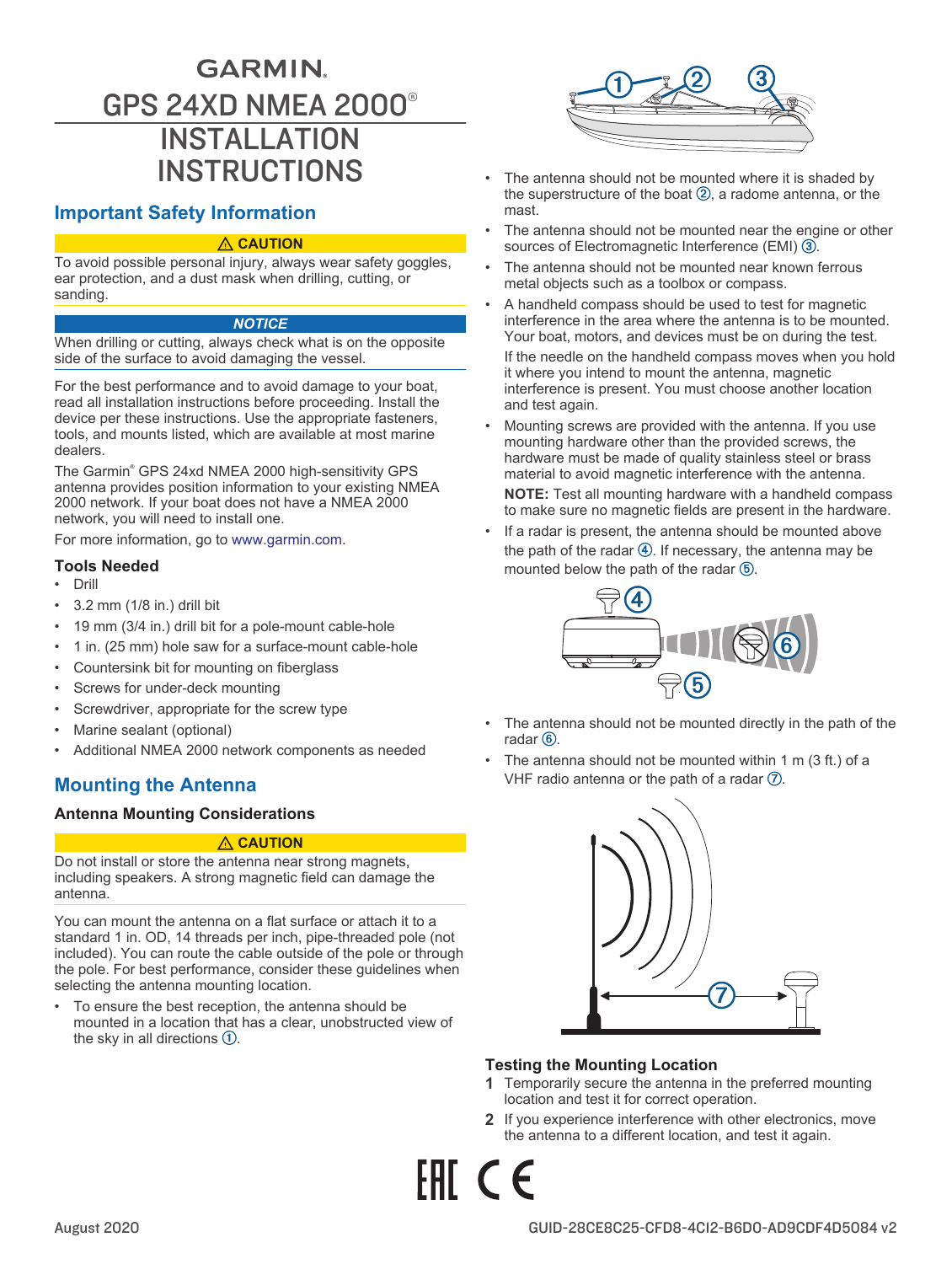- **3** Repeat steps 1–2 until you observe full or acceptable signal strength.
- **4** Permanently mount the antenna.

# **Surface Mounting the Antenna**

#### *NOTICE*

If you are mounting the bracket on fiberglass with screws, it is recommended to use a countersink bit to drill a clearance counterbore through only the top gel-coat layer. This will help to avoid cracking in the gel-coat layer when the screws are tightened.

Before you permanently mount the antenna, you must test the mounting location for correct operation (*[Testing the Mounting](#page-0-0) [Location](#page-0-0)*, page 1).

**1** Using the surface-mount bracket  $\Omega$  as your mounting template, mark the three pilot-hole locations and trace the cable-hole in the center of the bracket.



- **2** Set the surface-mount bracket aside. Do not drill through the bracket.
- **3** Drill the three 3.2 mm  $(^{1}/_8$  in.) pilot holes.
- **4** Drill the 19 mm  $\binom{3}{4}$  in.) cable hole in the center.
- **5** Use the included M4 screws to secure the surface-mount bracket to the mounting surface.
- **6** Route the cable 2 through the center hole, and connect it to the antenna.
- **7** Verify the large gasket  $\circled{3}$  is in place on the bottom of the antenna, place the antenna on the surface-mount bracket, and twist it clockwise to lock it in place.
- **8** Secure the antenna to the mounting bracket with the included  $M3$  screw  $(4)$ .
- **9** Route the cable away from sources of electronic interference.

# **Mounting the Antenna on a Pole**

#### *Mounting the Antenna with the Cable Routed Outside the Pole*

Before you permanently mount the antenna, you must test the mounting location for correct operation (*[Testing the Mounting](#page-0-0) [Location](#page-0-0)*, page 1).

**1** Route the cable through the pole-mount adapter  $\Phi$ , and place the cable in the vertical slot  $\oslash$  along the base of the pole-mount adapter.



**2** Screw the pole-mount adapter onto a standard 1 in. OD, 14 threads per inch, pipe-threaded pole (not included).

Do not overtighten the adapter on the pole.

- **3** Connect the cable to the antenna.
- **4** Place the antenna on the pole-mount adapter and twist it clockwise to lock it in place.
- **5** Secure the antenna to the adapter with the included M3 set  $screw$   $(3)$
- **6** With the antenna installed on the pole mount, fill the remaining gap in the vertical cable slot with a marine sealant (optional).
- **7** Attach the pole to the boat if it is not already attached.
- **8** Route the cable away from sources of electronic interference.

#### *Mounting the Antenna with the Cable Routed Through the Pole*

Before you permanently mount the antenna, you must test the mounting location for correct operation (*[Testing the Mounting](#page-0-0)  [Location](#page-0-0)*, page 1).

- **1** Position a standard 1 in. OD, 14 threads per inch, pipethreaded pole (not included) in the selected location, and mark the approximate center of the pole.
- **2** Drill a hole using a 19 mm  $\binom{3}{4}$  in.) drill bit for the cable to pass through.
- **3** Fasten the pole to the boat.
- **4** Thread the pole-mount adapter onto the pole. Do not overtighten the adapter.
- **5** Route the cable through the pole and connect it to the antenna.
- **6** Place the antenna on the pole-mount adapter and twist it clockwise to lock it in place.
- **7** Secure the antenna to the adapter with the included M3 set screw  $\mathcal{D}$ .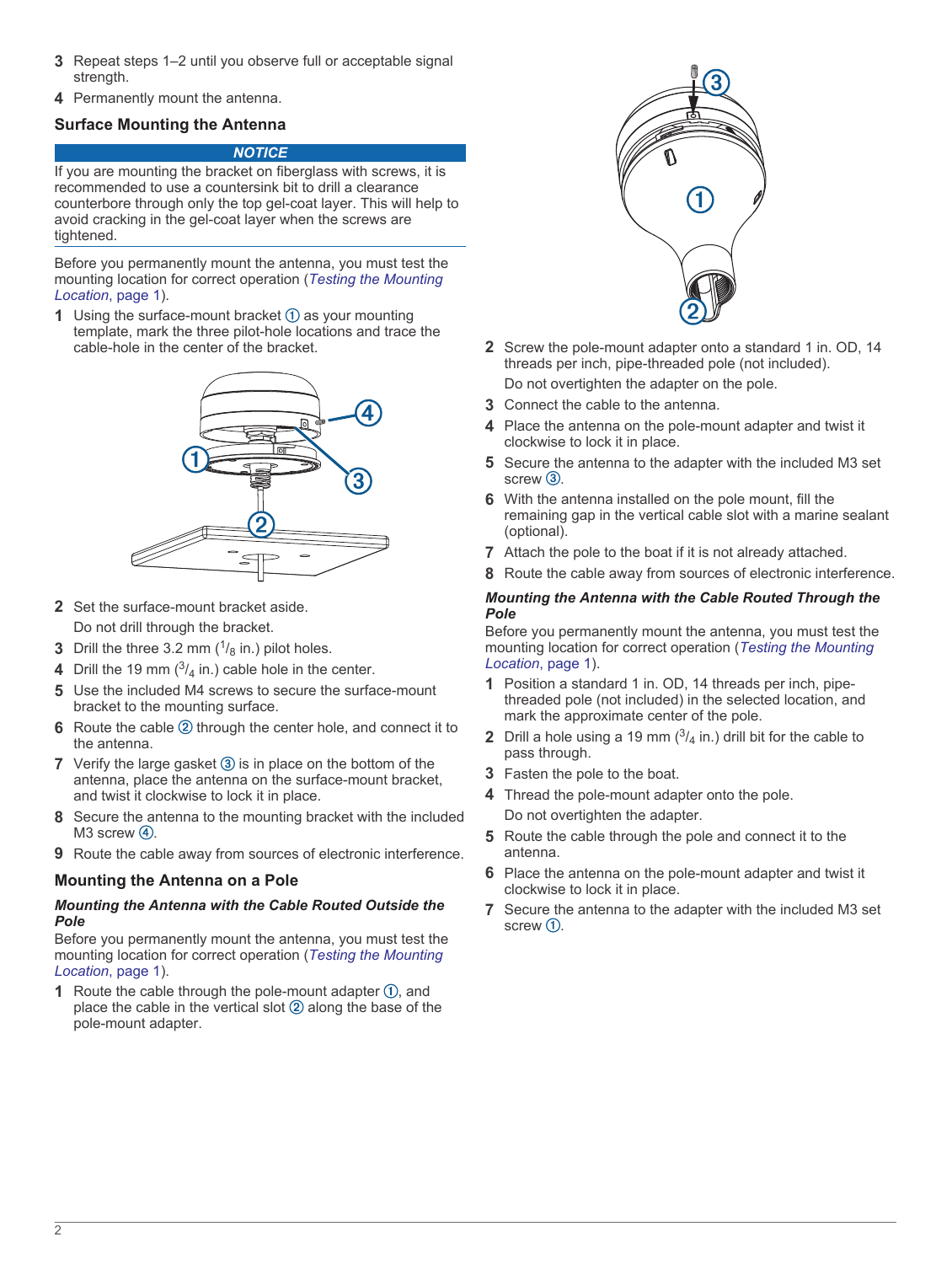

- **8** With the antenna installed on the pole mount, fill the vertical cable slot  $(2)$  with a marine sealant (optional).
- **9** Route the cable away from sources of electronic interference.

#### **Mounting the Antenna Under a Surface**

#### *NOTICE*

Verify that the supplied screws will not penetrate the surface before you install the under-deck mounting bracket. If the supplied screws are too long, use surface-appropriate screws instead.

Because the antenna cannot acquire signals through metal, it must be mounted under a fiberglass surface only.

**1** Determine and test the location under a fiberglass surface where you want to mount the antenna (*[Testing the Mounting](#page-0-0) [Location](#page-0-0)*, page 1).



- **2** Place the adhesive pads  $\overline{1}$  on the under-deck mounting bracket $(2)$ .
- **3** Place the antenna in the under-deck mounting bracket.
- **4** Adhere the under-deck mounting bracket to the mounting surface.
- **5** Secure the under-deck mounting bracket to the mounting surface with screws.
- **6** Connect the cable to the antenna 3.
- **7** Route the cable away from sources of electronic interference.

# **Connecting the Antenna**

#### **NMEA 2000 Network Connection**

If you do not have an existing NMEA 2000 network, you must install a NMEA 2000 network on your boat. For more information on NMEA 2000, go to [garmin.com/manuals/nmea\\_2000](http://www.garmin.com/manuals/nmea_2000).

The antenna is packaged with a NMEA 2000 T-connector and a NMEA 2000 drop cable. You will use these two components to connect the antenna to your existing NMEA 2000 network.

If the included drop cable is not long enough, you can add a drop cable extension up to 4 m (13 ft.). If more cable is needed, add an extension to your NMEA 2000 backbone, based on the NMEA 2000 quidelines.



| lG                  | Antenna               |
|---------------------|-----------------------|
| $\overline{\Omega}$ | NMEA 2000 drop cable  |
| $\sqrt{3}$          | NMEA 2000 T-connector |
| $\overline{A}$      | NMEA 2000 backbone    |

# **Heading Calibration**

After installation is complete, you must calibrate the heading and perform the auto heading alignment to receive magnetic heading data.

Depending on the types of devices connected to the NMEA 2000 network, you can calibrate the antenna using either a menu-based method or a basic method.

If you connect the antenna to a NMEA 2000 network with a compatible Garmin chartplotter, you can perform either the basic calibration or the menu-based calibration (*Performing Menu-Based Calibration*, page 3).

If you connect the antenna to a NMEA 2000 network without a compatible Garmin chartplotter or with a third-party device, you must perform basic calibration instead of menu-based calibration.

## **Performing Menu-Based Calibration**

Before you can perform menu-based calibration, you must connect the antenna to the same NMEA 2000 network as a compatible Garmin chartplotter.

- **1** Select **Menu** > **Settings** > **Communications** > **NMEA 2000 Setup** > **Device List**.
- **2** Select the GPS 24xd NMEA 2000 from the device list.
- **3** Select **Review** > **Compass Cal.** > **Begin**.
- **4** Follow the on-screen instructions until the compass calibration is complete, taking care to keep the boat as steady and level as possible.

The boat should not list during calibration.

When the compass calibration is complete, a value appears near the Compass Cal. setting. A value near 100 indicates the antenna was installed in a perfect magnetic environment and calibrated correctly. If the heading performance is unacceptable, and the value is closer to 0 than it is to 100, you might need to relocate the antenna and calibrate the compass again.

**NOTE:** The antenna compass must be calibrated successfully and maintain a valid GPS position, which requires the antenna to have a clear, unobstructed view of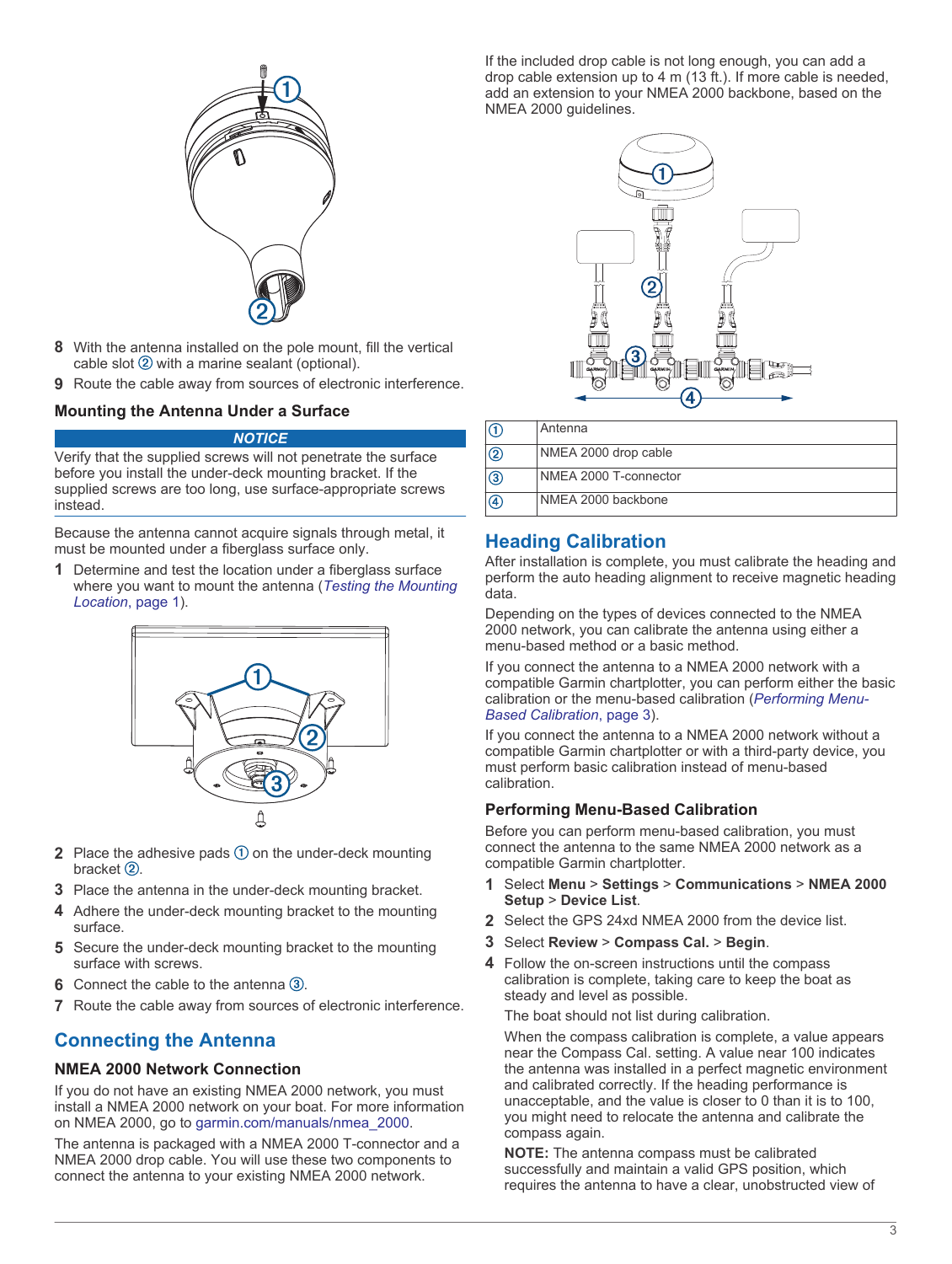the sky in all directions, before you proceed to Auto Heading Alignment.

- **5** Select **Auto Heading Alignment**.
- **6** Select **Begin**.
- **7** Follow the on-screen instructions until the magnetic heading alignment is complete.

# *Disabling the Magnetic Heading Data*

If you cannot mount the antenna in an ideal location for magnetic heading and GPS performance, you can disable the magnetic heading data.

Perform a factory reset (*[Antenna Configuration](#page-4-0)*, page 5). The device still outputs GPS Course over Ground.

# *Adjusting the Fine Heading Alignment*

You can adjust the Fine Heading Alignment in conjunction with Auto Heading Alignment to fine-tune the heading output (optional).

- **1** From the antenna calibration screen, select **Fine Heading Alignment**.
- **2** Using a landmark or a known good compass, determine the heading of your boat.
- **3** Adjust the heading until it matches your measurement.
- **4** Select **Done**.

# **Performing Basic Calibration**

If you connect the antenna to a NMEA 2000 network without a compatible Garmin chartplotter or with a third-party device, you must perform basic calibration instead of menu-based calibration.

Before you can perform basic calibration, you must be able to view heading data from the NMEA 2000 network on a connected device. To perform basic calibration, you must remove from the network all sources of heading data other than the antenna.

When performing basic calibration, you first calibrate the compass and then align the heading in one continuous procedure.

**NOTE:** The boat must be able to reach a cruising speed of at least 6.4 km/h (4 mph) to perform the heading alignment.

- **1** Drive the boat to a location with calm, open water.
- **2** Set the display to view heading data from the connected antenna.

**NOTE:** You must not use GPS Course Over Ground (COG) to perform basic calibration.

- **3** Disconnect the antenna from the NMEA 2000 network or turn off the power to the NMEA 2000 network.
- **4** Wait while the boat becomes level and stationary.
- **5** Turn on power to the antenna, and wait until the heading data appears on the display  $\mathcal{D}$ .

**NOTE:** If you are performing the first basic calibration after a factory reset, the heading is blank.



**6** Within three minutes, complete two full, slow, tight circles 2, taking care to keep the boat as steady and level as possible. The boat should not list during calibration.

When the antenna is prepared to calibrate the compass, the heading data disappears from the display 3

You may receive an error message that the heading was lost. You can ignore this message.

**7** Continue turning in the same direction at the same speed  $\overline{4}$ for approximately 1  $\frac{1}{2}$  rotations until the heading data appears  $(5)$ .



When the heading data appears, the compass has been calibrated successfully, and you can align the heading (optional).

- **8** Select an option.
	- If you want to align the heading to match the front of the boat, proceed to the next step.
	- If you do not want to align the heading, stop turning and wait, keeping the boat stationary. Over the next two minutes the heading data should disappear and then reappear. When the heading data reappears, the compass should be calibrated and no heading offset should be applied.
- **9** Continue turning in the same direction at the same speed for approximately ten seconds, until the heading data disappears from the display  $(6)$ .
- **10**When it is safe, straighten the boat and drive in a straight line  $\overline{O}$  at cruising speed (must be at least 6.4 km/h (4 mph)) until the heading data appears  $\circledR$ .

When the heading appears, the compass has been calibrated, and the heading has been aligned on the antenna.

**11**Test the results of the calibration, and repeat this procedure if necessary.

## *Disabling the Magnetic Heading Data*

If you cannot mount the antenna in an ideal location for magnetic heading and GPS performance, you can disable the magnetic heading data.

**1** Drive the boat to a location with calm, open water.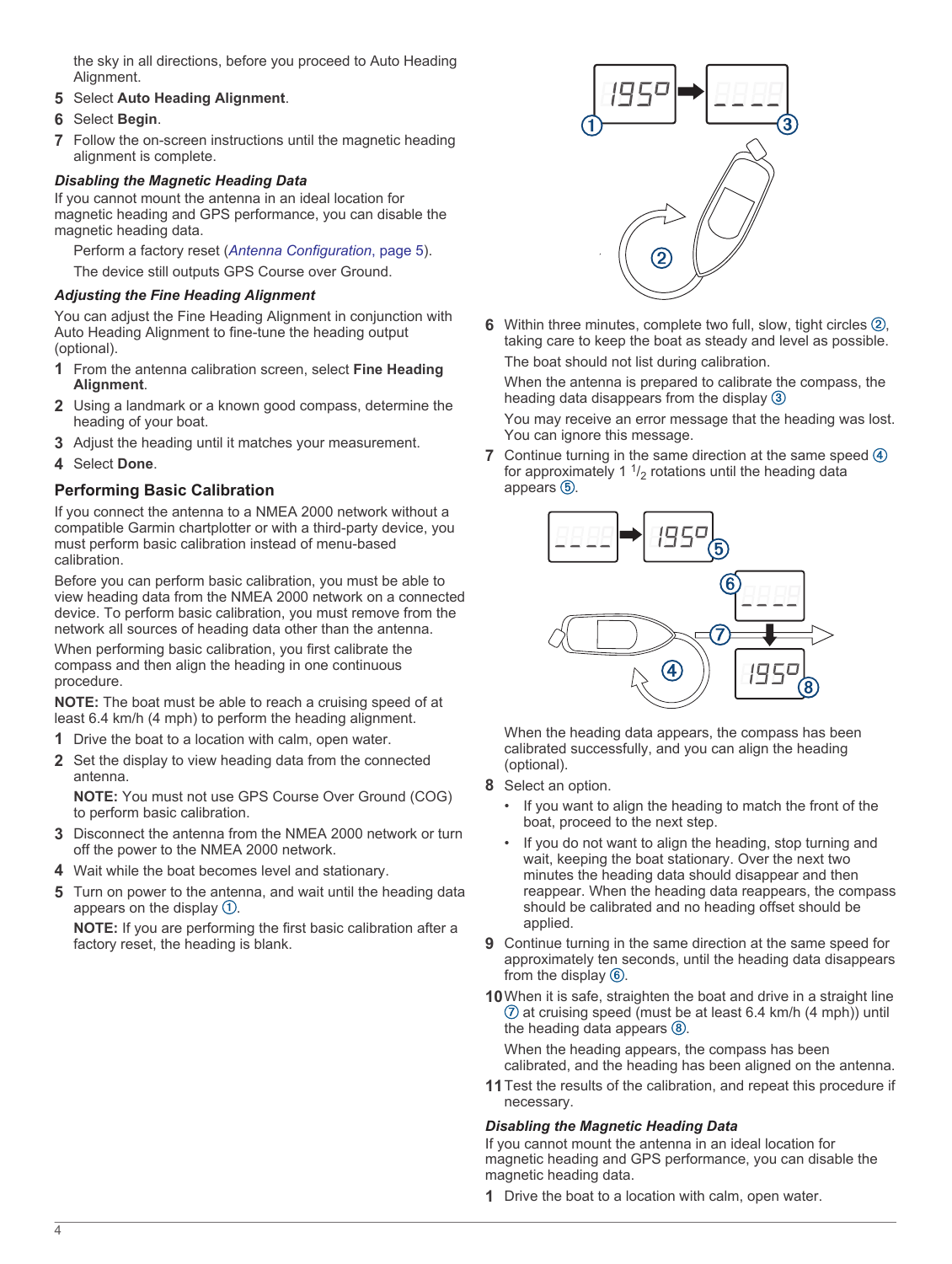- <span id="page-4-0"></span>**2** Set the display to view heading data from the antenna.
- **3** Disconnect the antenna from the NMEA 2000 network or turn off the power to the NMEA 2000 network.
- **4** Wait while the boat becomes level and stationary.
- **5** Turn on power to the antenna, and wait until the heading data appears on the display  $$\mathbb{O}$ .$



**6** Within three minutes, complete two full, slow, tight circles 2, taking care to keep the boat as steady and level as possible.

Heading data disappears to indicate that the antenna has detected the start of the procedure  $\circled{3}$ .

You may receive an error message that the heading was lost. You can ignore this message.

**7** Bring the boat to a complete stop 4, and remain stationary for two minutes.

After two minutes, the heading data reappears with a fixed value of 123 degrees  $\circledS$  to indicate heading will be disabled on the next power cycle.

**NOTE:** If the magnetic heading is displayed, the fixed value is 123 degrees. If the true heading is displayed, the fixed value may deviate because of corrections from magnetic variation.

- **8** Disconnect the antenna from the NMEA 2000 network or turn off the power to the NMEA 2000 network.
- **9** Turn on power to the antenna, and verify that heading has been disabled  $(6)$ .

# **Antenna Configuration**

Your antenna is pre-configured, but you may customize your antenna configuration as needed. From the NMEA 2000 device list, select the GPS 24xd, and select Review.

- **Auto Locate**: Allows you to clear existing satellite data and force the device to acquire new data.
- **Factory Defaults**: Allows you to reset the antenna settings to the factory default value. You will lose all custom configuration settings.

# **Cleaning the Outer Casing**

#### *NOTICE*

Avoid chemical cleaners and solvents that can damage plastic components.

- **1** Clean the outer casing of the device using a cloth dampened with a mild detergent solution.
- **2** Wipe the device dry.

# **Appendix**

## **Software Update**

You must update the Garmin chartplotter software when you install this device. For instructions on updating the software, see your chartplotter owner's manual at [support.garmin.com](http://support.garmin.com).

## **Specifications**

|        | Dimensions (diameter x height) $3^{19}/_{32} \times 1^{15}/_{16}$ in. (91.6 $\times$ 49.5 mm) |  |  |  |
|--------|-----------------------------------------------------------------------------------------------|--|--|--|
| Weight | 201 g (7.1 oz.)                                                                               |  |  |  |

| NMEA 2000 drop cable length | 19 ft., 8 in. (6 m)                          |  |  |  |
|-----------------------------|----------------------------------------------|--|--|--|
| Temperature range           | From -30° to 80°C (from -22° to 176°F)       |  |  |  |
| Case material               | Fully gasketed, high-impact plastic<br>alloy |  |  |  |
| Water rating                | IEC 60529 IPX6 and IPX71                     |  |  |  |
| Compass-safe distance       | 12.7 mm $(0.5$ in.)                          |  |  |  |
| Power input source          | 9 to 16 Vdc, unregulated                     |  |  |  |
| Max. input current          | 200 mA @ 12 Vdc                              |  |  |  |
| Typical input current       | 150 mA @ 12 Vdc                              |  |  |  |
| NMEA 2000 LEN @ 9 Vdc       | 3                                            |  |  |  |
| NMEA 2000 draw              | 150 mA                                       |  |  |  |

# *NMEA 2000 PGN Information*

#### **Transmit**

| 059392 | ISO acknowledgment                              |  |  |  |
|--------|-------------------------------------------------|--|--|--|
| 060928 | ISO address claimed                             |  |  |  |
| 126208 | Request group function                          |  |  |  |
| 126464 | Transmit and receive PGN list<br>group function |  |  |  |
| 126992 | System time                                     |  |  |  |
| 126996 | Product information                             |  |  |  |
| 127250 | Vessel heading                                  |  |  |  |
| 127258 | Magnetic variation                              |  |  |  |
| 129025 | Position: Rapid update                          |  |  |  |
| 129026 | COG and SOG: Rapid update                       |  |  |  |
| 129029 | GNSS position data                              |  |  |  |
| 129539 | <b>GNSS DOPS</b>                                |  |  |  |
| 129540 | <b>GNSS Sats in view</b>                        |  |  |  |
|        |                                                 |  |  |  |

#### **Receive**

| 059392 | ISO acknowledgment     |
|--------|------------------------|
| 059904 | <b>ISO</b> request     |
| 060928 | ISO address claimed    |
| 126208 | Request group function |

## **Declaration of Conformity**

Hereby, Garmin declares that this product is in compliance with the Directive 2014/53/EU. The full text of the EU declaration of conformity is available at the following internet address: <http://www.garmin.com/compliance>.

#### **Innovation, Science and Economic Development Canada Compliance**

This device contains licence-exempt transmitter(s)/receiver(s) that comply with Innovation, Science and Economic Development Canada's licence-exempt RSS(s). Operation is subject to the following two conditions: (1) this device may not cause interference, and (2) this device must accept any interference, including interference that may cause undesired operation of the device.

## **FCC Compliance**

This device complies with part 15 of the FCC Rules. Operation is subject to the following two conditions: (1) this device may not cause harmful interference, and (2) this device must accept any interference received, including interference that may cause undesired operation.

This equipment has been tested and found to comply with the limits for a Class B digital device, pursuant to part 15 of the FCC rules. These limits are designed to provide reasonable protection against harmful interference in a residential

<sup>&</sup>lt;sup>1</sup> The device withstands incidental exposure to water of up to 1 m for up to 30 min, and is protected against powerful jets of water. For more information, go to [www.garmin.com/waterrating.](http://www.garmin.com/waterrating)